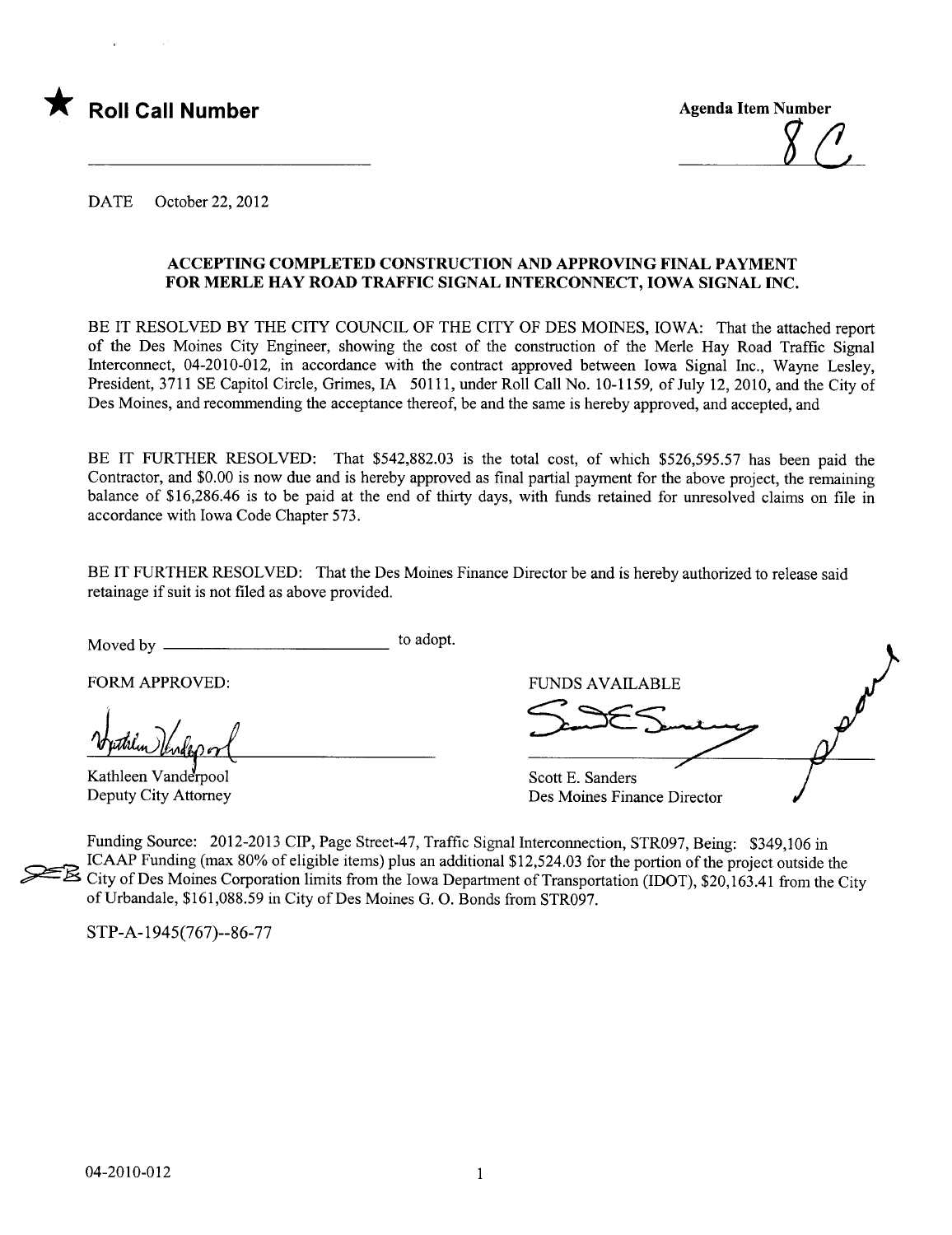



DATE October 22,2012

| <b>COUNCIL ACTION</b> | <b>YEAS</b> | <b>NAYS</b> | <b>PASS</b> | <b>ABSENT</b>   |  |
|-----------------------|-------------|-------------|-------------|-----------------|--|
| <b>COWNIE</b>         |             |             |             |                 |  |
| <b>COLEMAN</b>        |             |             |             |                 |  |
| <b>GRIESS</b>         |             |             |             |                 |  |
| <b>HENSLEY</b>        |             |             |             |                 |  |
| <b>MAHAFFEY</b>       |             |             |             |                 |  |
| <b>MEYER</b>          |             |             |             |                 |  |
| <b>MOORE</b>          |             |             |             |                 |  |
| <b>TOTAL</b>          |             |             |             |                 |  |
| <b>MOTION CARRIED</b> |             |             |             | <b>APPROVED</b> |  |

#### **CERTIFICATE**

I, DIANE RAUH, City Clerk of said City hereby certify that at a meeting of the City Council of said City of Des Moines, held on the above date, among other proceedings the above was adopted.

 $80.$ 

IN WITNESS WHEREOF, I have hereunto set my hand and affixed my seal the day and year first above written.

Mayor City Clerk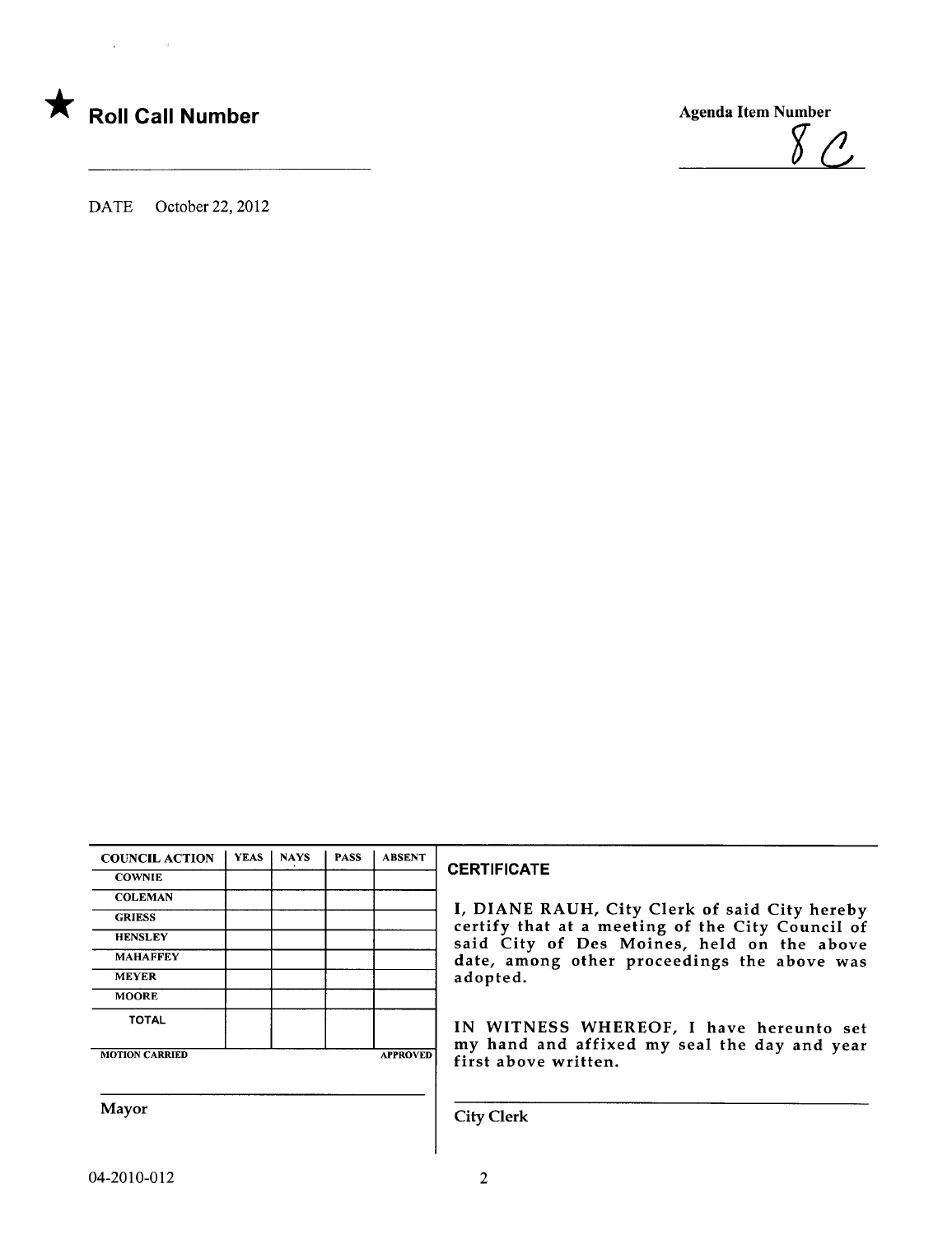

Project Location Map Merle Hay Road Traffic Signal Interconnect Activity 10 04-2010-012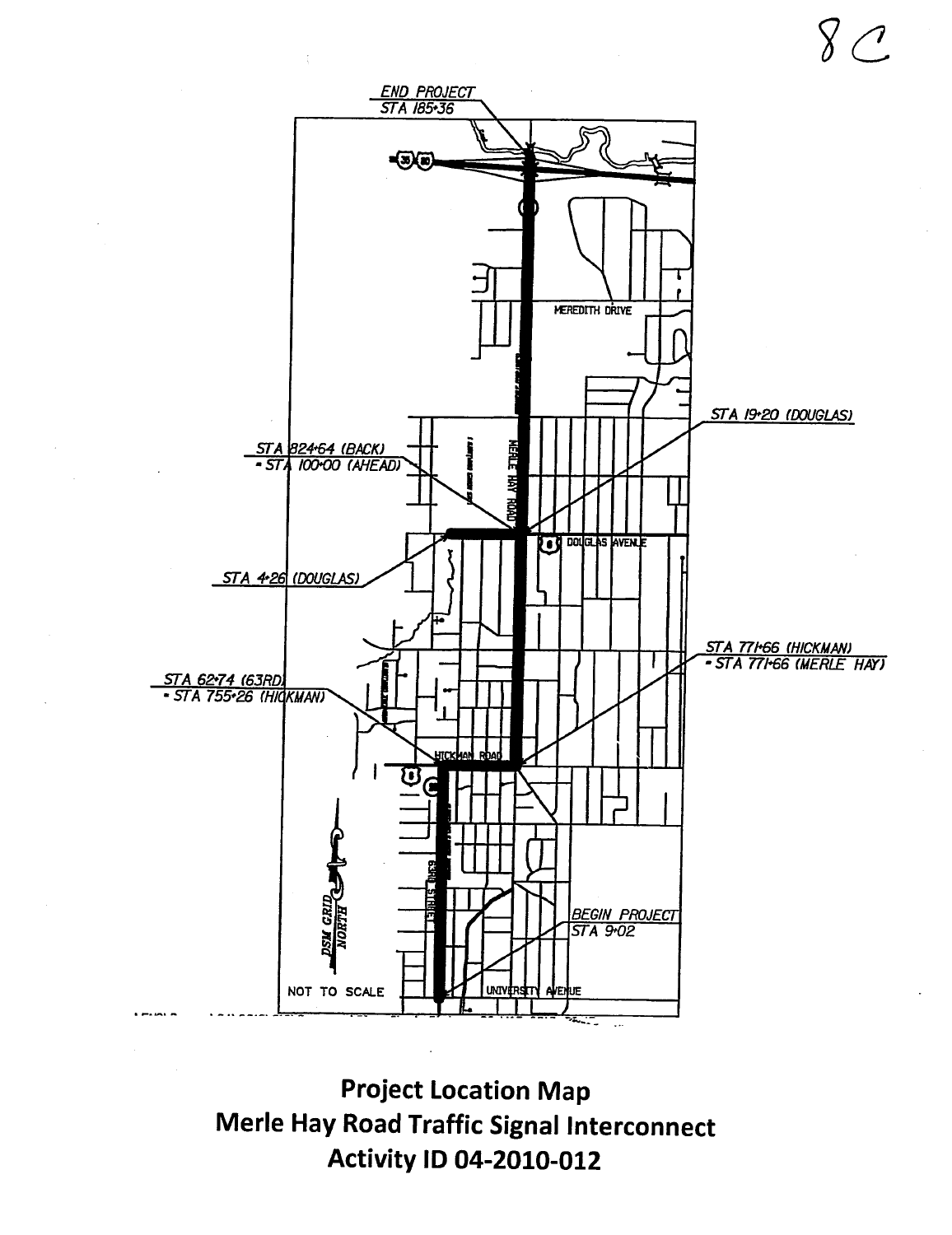$\Delta \sim 10$ 

 $\mathcal{L}(\mathcal{A})$  and  $\mathcal{L}(\mathcal{A})$ 



# PROJECT SUMMARY

### Merle Hay Road Traffic Signal Interconnect

## **Activity ID 04-2010-012**

On July 12,2010, under Roll Call No. 10-1159, the Council awarded the contract for the above improvements to Iowa Signal Inc., in the amount of \$568,240.22. Tabulated below is a history of project change orders.

| Change<br>Order No. | <b>Initiated By</b> | <b>Description</b>                                                                                                                                                          | Amount        |
|---------------------|---------------------|-----------------------------------------------------------------------------------------------------------------------------------------------------------------------------|---------------|
| 1                   | Engineering         | 4/25/2012<br>Add conduit at Merle Hay Road and eastbound I80/35<br>offramp, and Type II Handhole at SE corner 63rd/Hickman;<br>adjust final quantities to as-built amounts. | \$(25,358.19) |
|                     |                     | <b>Original Contract Amount</b>                                                                                                                                             | \$568,240.22  |
|                     |                     | <b>Total Change Orders</b>                                                                                                                                                  | \$(25,358.19) |
|                     |                     | <b>Percent of Change Orders to Original Contract</b>                                                                                                                        | $(4.46)\%$    |
|                     |                     | <b>Total Contract Amount</b>                                                                                                                                                | \$542,882.03  |
|                     |                     |                                                                                                                                                                             |               |

 $\mathcal{A}$ 

 $\mathcal{A}$ 

 $\sim 10^{-1}$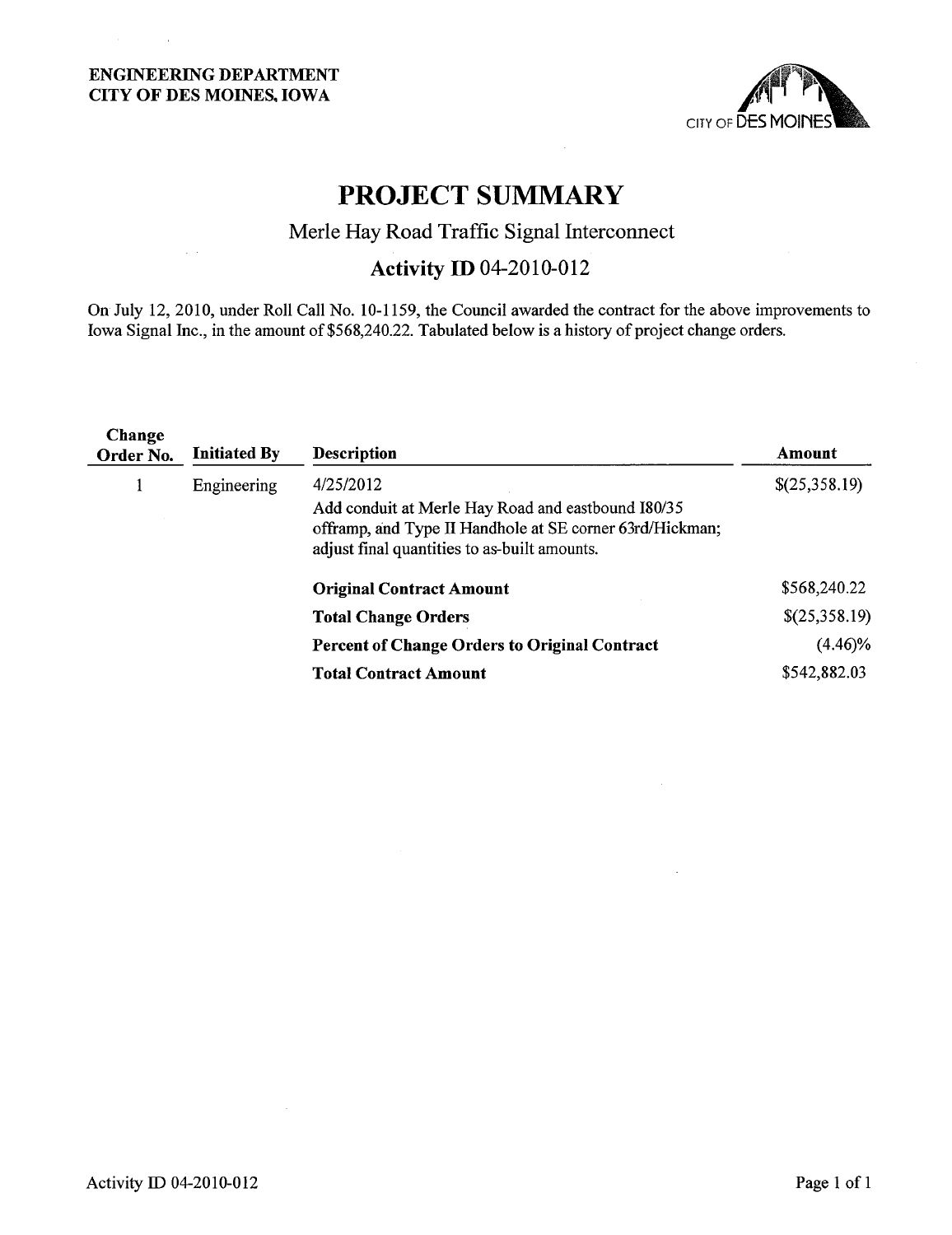October 22,2012



#### CERTIFICATION OF COMPLETION

#### AGENDA HEADING:

Accepting completed construction and approving final payment for the Merle Hay Road Traffic Signal Interconnect, Iowa Signal Inc.

#### SYNOPSIS:

Approve the Engineer's Certification of Completion, accept construction of said improvement, and authorize final payment to the contractor.

#### FISCAL IMPACT:

Amount: \$542,882.03 As-Built Contract Cost

Funding Source: 2012-2013 CIP, Page Street-47, Traffic Signal Interconnection, STR097, Being: \$349,106 in ICAAP Funding (max 80% of eligible items) plus an additional \$12,524.03 for the portion of the project outside the City of Des Moines Corporation limits from the Iowa Department of Transportation (lOOT), \$20,163.41 from the City of Urbandale, \$161,088.59 in City of Des Moines G. O. Bonds from STR097.

#### CERTIFICATION OF COMPLETION:

On July 12,2010, under Roll Call No. 10-1159, the City Council awarded a contract to Iowa Signal Inc., Wayne Lesley, President, 3711 SE Capitol Circle, Grimes, IA 50111 for the construction of the following improvement:

Merle Hay Road Traffic Signal Interconnect, 04-2010-012

The improvement includes installing and upgrading traffc signal interconnect system along Merle Hay Road, Douglas Avenue, Hickman Road and 63rd Street, in accordance with the contract documents including Plan File Nos. 517-122/144, in Des Moines, Iowa

I hereby certify that the construction of said Merle Hay Road Traffic Signal Interconnect, Activity ID 04-2010-012, has been completed in substantial compliance with the terms of said contract, and I hereby recommend that the work be accepted. The work commenced on September 3, 2010, and was completed on October 12, 2012.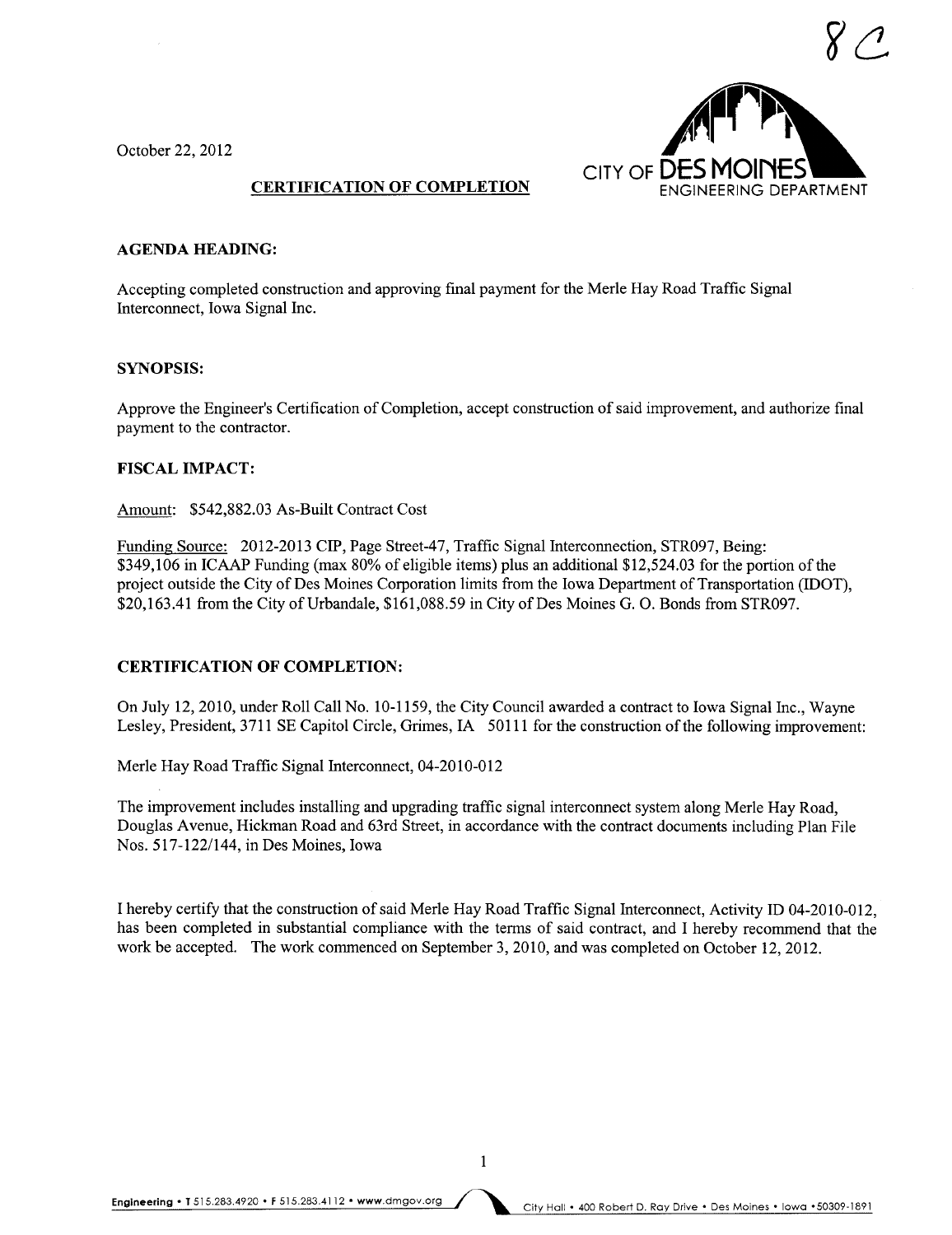I further certify that \$542,882.03 is the total cost of said improvement, of which \$526,595.57 has been paid the Contractor and \$0.00 is now due and is hereby approved as final partial payment for the above project, the remaining balance of \$16,286.46 is to be paid at the end of thirty days, with funds retained for unresolved claims on file in accordance with Iowa Code Chapter 573. The amount of completed work is shown on the attached Estimate of Construction Completed.

Gol E Brever

Jeb E. Brewer, P.E. Des Moines City Engineer